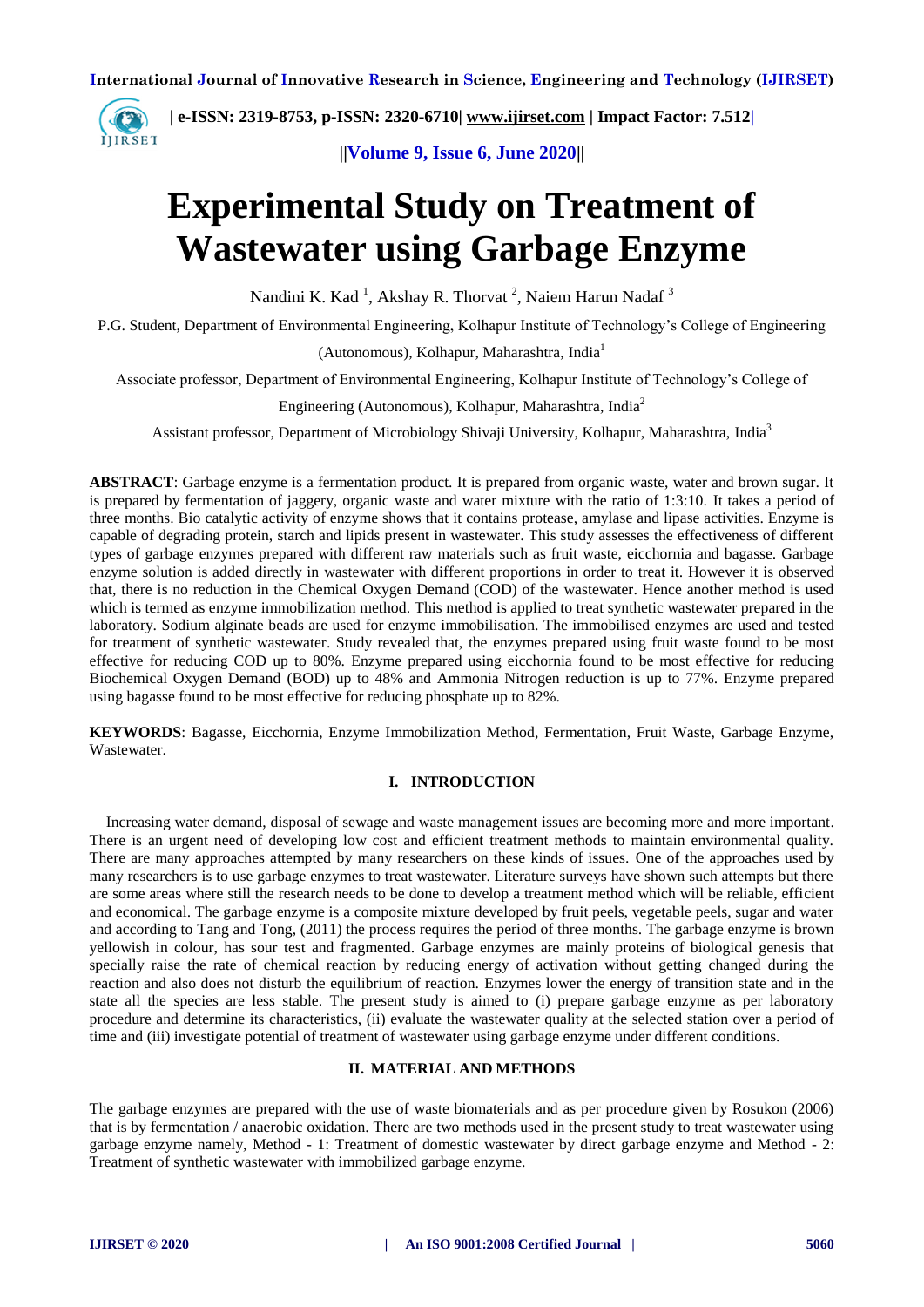

# **| e-ISSN: 2319-8753, p-ISSN: 2320-6710[| www.ijirset.com](http://www.ijirset.com/) | Impact Factor: 7.512|**

### **||Volume 9, Issue 6, June 2020||**

#### **Raw Materials:**

- 1. Vegetable and fruit dreg that mainly contain tomato, pineapple, lemon, orange all dregs taken in equal quantity.
- 2. Bagasse collected from sugarcane processing industry.
- 3. *Eicchornia* collected from Rankala Lake in Kolhapur city.
- 4. Jaggery.
- 5. Distilled water

#### **b. Garbage Enzyme Production and Characterization:**

The garbage enzymes are prepared using following procedure:

- 1. Three parts of wastes are combined with 1 part of jaggery, 10 parts of water in air tight containers. For preparing 6 L of garbage enzyme, 1.8 kg of vegetable and fruit biomass is fermented jointly with 1 kg jaggery and 6 L of sterile distilled water. Similarly 1.8 kg bagasse is used as biomass and prepared bagasse enzyme. 1.8 kg of *Eicchornia* is used to prepared *Eicchornia* enzyme.
- 2. Biomaterial derived from the plant *Eicchornia* examined for the absorption of heavy metals. It has been observed that in root, steam and leaves, Pd, Mn, Fe, Cu, Co, Cd ions get absorbed. In this study the root, stem and leaves samples of the plant are collected from the Rankala Lake in Kolhapur city. Then it is finely chopped and used as biomass for preparing enzyme.
- 3. Bagasse is a by product available from sugarcane industry. It is diversified fibrous surplus that remains after sugarcane juice extraction.
- 4. Peroxidase enzyme is isolated from sugarcane. The treatment with peroxidase enzyme leads to the lowering of total solids and BOD. Because of this it is used for preparing the bagasse enzyme.
- 5. As per the procedure given by Rosukon, (2006), water used for preparing enzyme must be chlorine free. Thus distilled water is used in enzyme preparation and jaggery is used without any chemical. These ingredients are added with the ratio of 1:3:10.



**Figure 1: Raw Materials used for Preparation of Garbage Enzymes**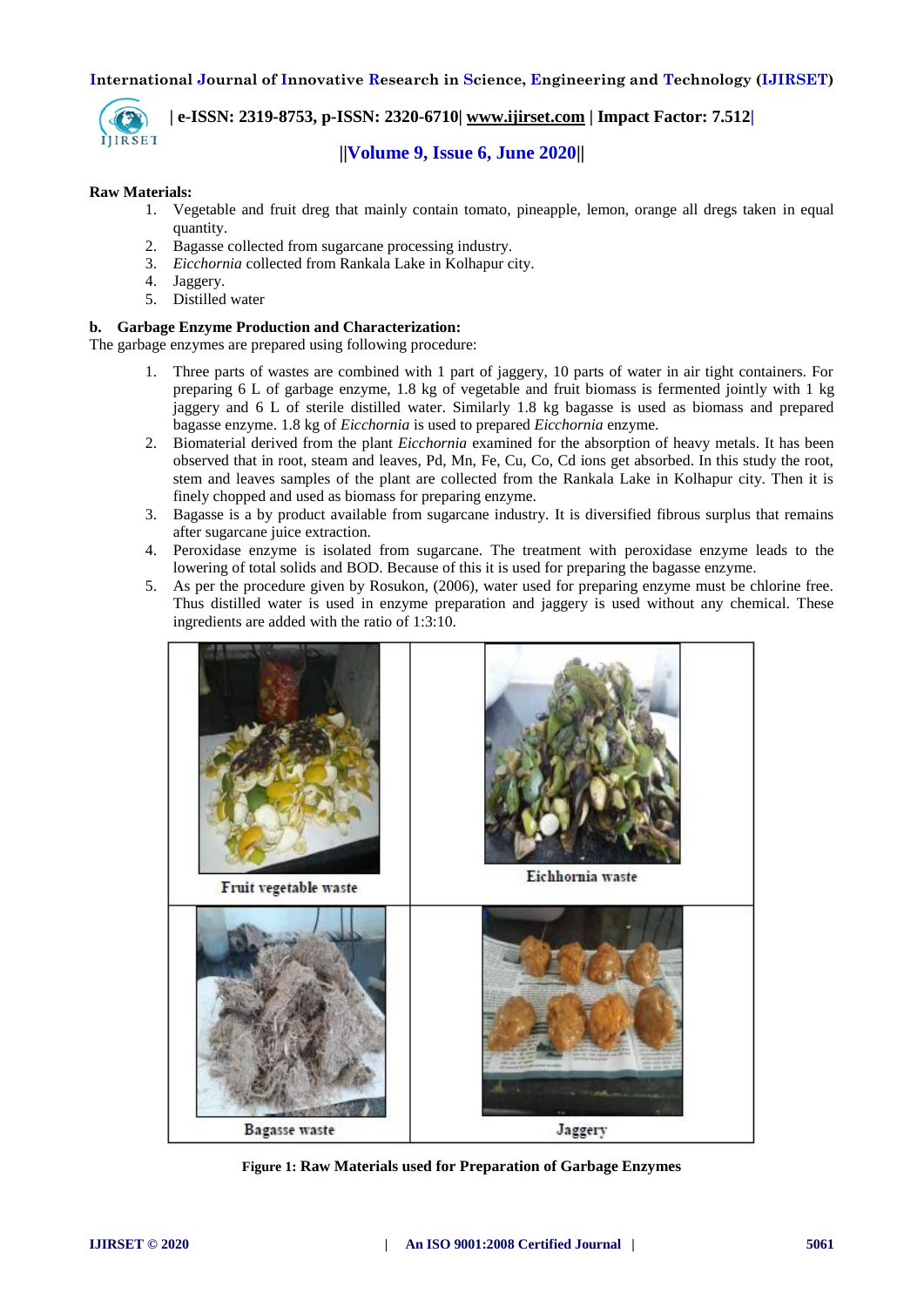

**| e-ISSN: 2319-8753, p-ISSN: 2320-6710[| www.ijirset.com](http://www.ijirset.com/) | Impact Factor: 7.512|**

**||Volume 9, Issue 6, June 2020||** 



**Figure 2: Garbage Enzyme Preparation**



**Figure 3: Containers used to Store the Material for Preparation of Garbage Enzymes**

#### **c. Treatment of Domestic Wastewater:**

- 1. Batch test carried out in which 4 conical flask are filled with 250 ml wastewater sample in each.
- 2. 10 ml Enzyme solution is centrifuged at 4°C, 10000 rpm for 10 min. The supernatant is used for further process.
- 3. Firstly 25% of enzyme is added in each flask to avoid cross contamination. In one flask add 25% fruit vegetable enzyme (FE), second flask add 25% *Eicchornia* enzyme (EE), third flask add 25% bagasse enzyme (BE). Fourth flask is kept as blank without adding garbage enzyme (GE).
- 4. These flasks are covered with cotton plug and wrapped with Para film M sheet and kept for digestion of 5 days.
- 5. The parameters like pH, COD, BOD are examined in the laboratory for all the samples as per standard methods.

#### **d. Preparation of Synthetic Wastewater:**

The synthetic wastewater is prepared by adding the compounds in defined concentration in distilled water (Nasim,andMeera), 2013.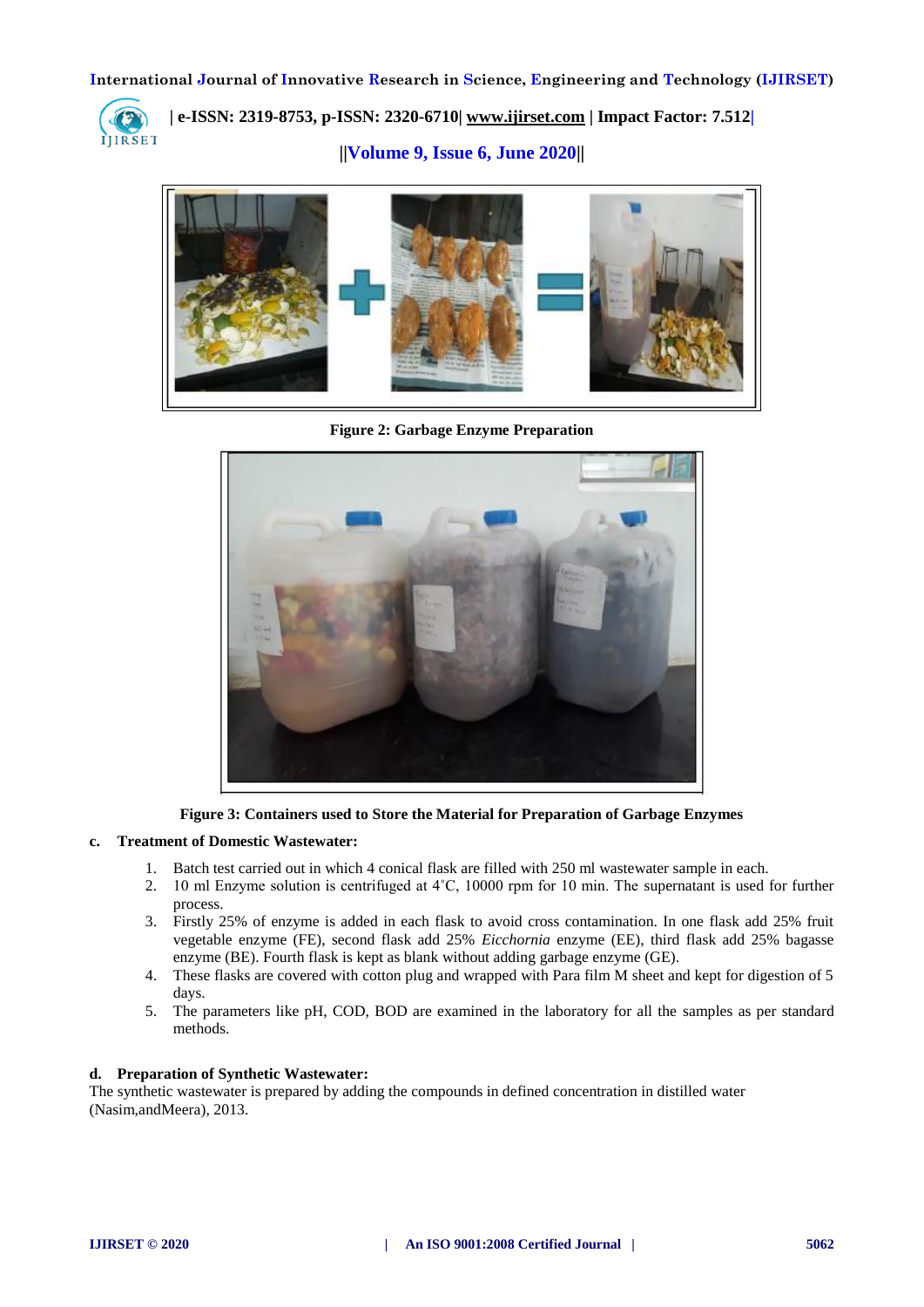

#### **| e-ISSN: 2319-8753, p-ISSN: 2320-6710[| www.ijirset.com](http://www.ijirset.com/) | Impact Factor: 7.512|**

#### **||Volume 9, Issue 6, June 2020||**

| Sr. No.                         | <b>Compounds</b>                | Quantity (mg/L) |
|---------------------------------|---------------------------------|-----------------|
| 1.                              | Glucose                         | 300             |
| 2.                              | Sodium acetate tri hydrate      | 400             |
| 3.                              | Ammonium chloride               | 225             |
| 4.                              | Disodium hydrogen phosphate     | 150             |
| 5.                              | Potassium di hydrogen phosphate | 75              |
| 6.                              | Magnesium sulphate              | 50              |
| $7_{\scriptscriptstyle{\circ}}$ | Cow dung                        | 225             |

#### **Table 1: List of Compounds used in Synthetic Wastewater**

#### **e. Working Procedure for Treating Synthetic Wastewater:**

j.

- 1. Entrapment method for immobilization of garbage enzyme is used for treatment of synthetic wastewater.
- 2. 10 ml of partially purified (Ammonium Sulphate Purification) enzyme is immobilised by using gel entrapment method. Sodium Alginate gel is used for beads formation in 4% Sodium Alginate gel 10 ml of partially purified enzyme is mixed.
- 3. This mixture is added drop wise in chilled Calcium Chloride solution by using sterilized syringe.
- 4. Batch test is carried out in four conical flasks which are filled with 100 ml synthetic wastewater.
- 5. Sodium Alginate beads are added in the three flasks.
- 6. After 5 days the beads are separated and the solution in centrifuged for 10 min at 10000 rpm and used to determine the parameters pH, COD, BOD, Phosphate and Ammonia Nitrogen.

#### **III. EXPERIMENTAL RESULTS**

The results obtained by two methods, Method - 1: Treatment of domestic wastewater by garbage enzyme and Method - 2: Treatment of synthetic wastewater with immobilized garbage enzyme, are given below. It is observed that, Method – 2 shown good results.

#### **a. Characteristics of Garbage Enzymes:**

The characteristics of each type of garbage enzyme are checked after the fermentation process. All enzymes are acidic in nature and pH values are within the range of 2.4 - 2.7. This is because enzyme solution contains organic and volatile acid.

| Sr. No. |           |          | Parameters Fruit Enzyme <i>Eicchornia</i> Enzyme | <b>Bagasse Enzyme</b> |
|---------|-----------|----------|--------------------------------------------------|-----------------------|
|         | pΗ        | 2.55     | 2.40                                             | 2.70                  |
| 2.      | TDS(mg/l) | 13000.00 | 5333.33                                          | 11000.00              |
| 3.      | TSS(mg/l) | 12333.33 | 10000.00                                         | 1333.40               |
| 4.      | COD(mg/l) | 56000.00 | 40000.00                                         | 38000.00              |

**Table 2: Characteristics of Garbage Enzyme Solution**

#### **b. Effluent Characteristics after Treatment of Domestic Wastewater:**

The domestic wastewater is treated using 25% of garbage enzyme. Then it is left for digestion period of 5 days and every day COD analysis is carried out. For first cycle of 5 days digestion period, the wastewater has initial COD as 120 mg/L and for second cycle of 28 days digestion period, the wastewater has initial COD as 180 mg/L. After digestion period it is observed that, COD values increased drastically. The result indicated that, garbage enzyme contains high amount of organic matter. This happened because garbage enzyme is not purified and domestic wastewater also contains organisms which inhibit the enzyme activity.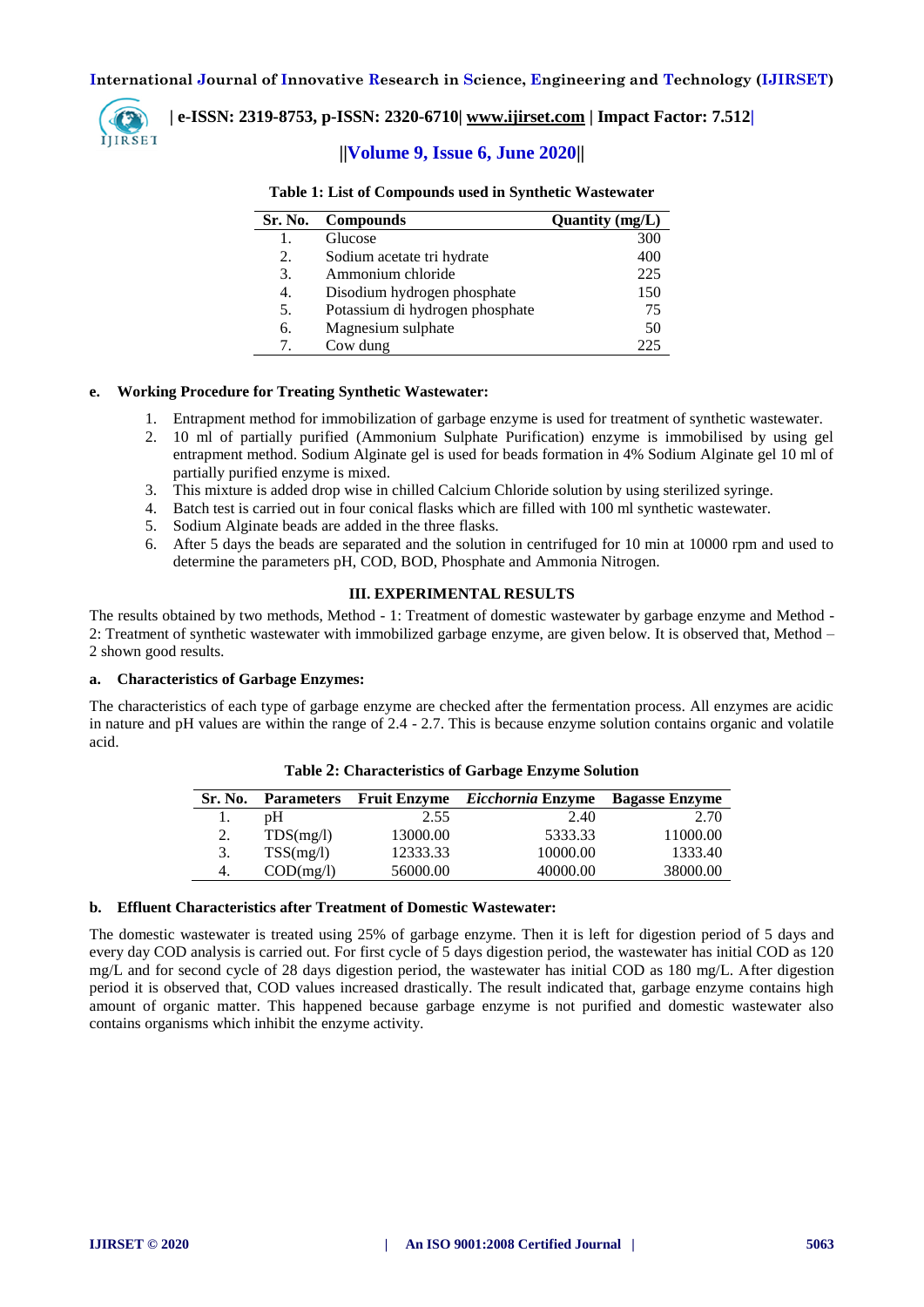

**| e-ISSN: 2319-8753, p-ISSN: 2320-6710[| www.ijirset.com](http://www.ijirset.com/) | Impact Factor: 7.512|**

#### **||Volume 9, Issue 6, June 2020||**

| Table 3: COD Values for First Cycle of 5 Days Digestion Period |                            |                                            |       |  |  |  |  |  |
|----------------------------------------------------------------|----------------------------|--------------------------------------------|-------|--|--|--|--|--|
| <b>Duration</b> (Days)                                         | $\text{COD Values (mg/L)}$ |                                            |       |  |  |  |  |  |
|                                                                | <b>Fruit Enzyme</b>        | Eicchornia Enzyme<br><b>Bagasse Enzyme</b> |       |  |  |  |  |  |
| $0^{\text{th}}$                                                |                            |                                            |       |  |  |  |  |  |
| 1 <sup>st</sup>                                                | 32000                      | 26000                                      | 34000 |  |  |  |  |  |
| 2 <sup>nd</sup>                                                | 12400                      | 19200                                      | 18000 |  |  |  |  |  |
| 3 <sup>rd</sup>                                                | 28800                      | 26000                                      | 18000 |  |  |  |  |  |
| $4^{\text{th}}$                                                | 26000                      | 9200                                       | 8800  |  |  |  |  |  |
| 5 <sup>th</sup>                                                | 8400                       | 8000                                       | 8100  |  |  |  |  |  |

| Table 4: COD Values for Second Cycle of 28 Days Digestion Period |  |  |  |
|------------------------------------------------------------------|--|--|--|
|                                                                  |  |  |  |

| <b>Duration (Days)</b> |                     | <b>COD Values (mg/L)</b> |                       |
|------------------------|---------------------|--------------------------|-----------------------|
|                        | <b>Fruit Enzyme</b> | Eicchornia Enzyme        | <b>Bagasse Enzyme</b> |
| $0^{\text{th}}$        |                     |                          |                       |
| 1 <sup>st</sup>        | 11000               | 10000                    | 20000                 |
| 2 <sup>nd</sup>        | 19000               | 20000                    | 22000                 |
| 3 <sup>rd</sup>        | 9000                | 3600                     | 4000                  |
| 4 <sup>th</sup>        | 2000                | 2400                     | 3600                  |
| 5 <sup>th</sup>        | 1100                | 2200                     | 2000                  |
| 6 <sup>th</sup>        | 900                 | 1800                     | 2200                  |
| 7 <sup>th</sup>        | 850                 | 1200                     | 1100                  |
| 8 <sup>th</sup>        | 750                 | 900                      | 850                   |
| 9 <sup>th</sup>        | 700                 | 850                      | 1100                  |
| $10^{\text{th}}$       | 900                 | 2000                     | 2000                  |
| $11^{th}$              | 1200                | 2200                     | 3600                  |
| $25^{\text{th}}$       | 1100                | 3600                     | 4000                  |
| 26 <sup>th</sup>       | 18000               | 12400                    | 8800                  |
| 27 <sup>th</sup>       | 19000               | 15000                    | 11000                 |
| 28 <sup>th</sup>       | 20000               | 16000                    | 10000                 |

#### **c. Characteristics of Synthetic Wastewater:**

The synthetic wastewater is prepared by adding the compounds in defined concentration. The pH of synthetic wastewater is alkaline in nature.

| Sr. No. | <b>Parameters</b>                | Value (mg/L) |
|---------|----------------------------------|--------------|
|         | pΗ                               | 8.21         |
| 2.      | TDS(mg/L)                        | 560.00       |
| 3.      | Chemical oxygen demand (mg/L)    | 666.00       |
| 4.      | Biochemical oxygen demand (mg/L) | 167.00       |
| 5.      | Ammonia Nitrogen (mg/L)          | 10.600       |
| 6.      | Phosphate $(mg/L)$               | 12.00        |

**Table 5: Characteristics of Synthetic Wastewater**

#### **d. Effluent Parameters after Treatment of Synthetic Wastewater using Immobilization of Garbage Enzyme:**

From the analysis it is observed that, when garbage enzyme is in direct contact with domestic wastewater the treatment is not efficient. This may be due to the fact that, the garbage enzyme used for treatment of domestic wastewater is not purified, percentage of addition of enzyme is more and also in domestic wastewater organisms are more because of which enzyme catalytic activity inhibited. Therefore, to overcome this problem, enzyme immobilization technique is used in the present study. Instead of domestic wastewater the synthetic wastewater is treated using partially purified garbage enzyme. Entrapment method is used and Sodium Alginate gel is used for entrapment. With the help of beads, synthetic wastewater is treated as shown Tables 6, 7 and 8.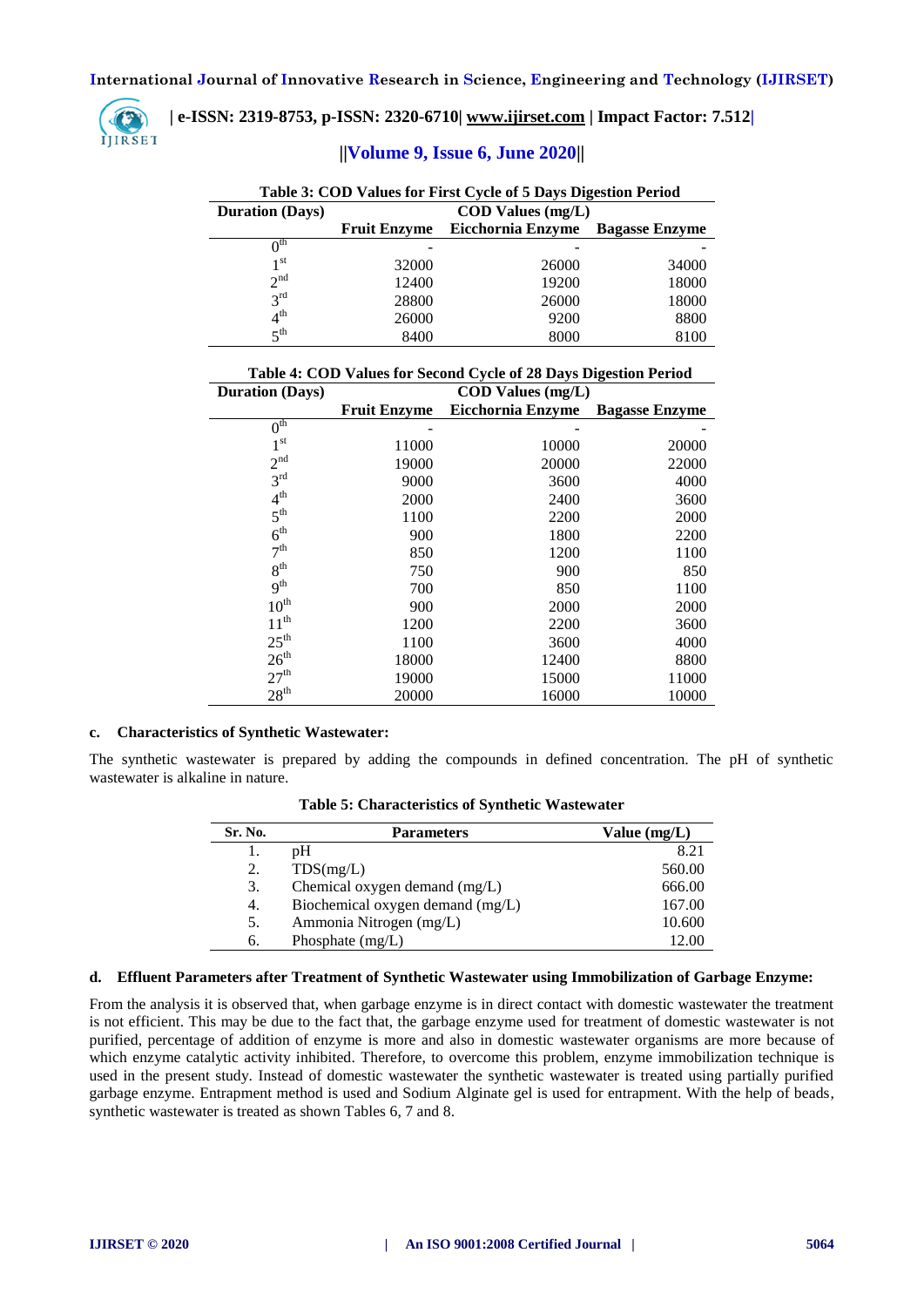

### **| e-ISSN: 2319-8753, p-ISSN: 2320-6710[| www.ijirset.com](http://www.ijirset.com/) | Impact Factor: 7.512|**

#### **||Volume 9, Issue 6, June 2020||**

#### **Table 6: Characteristics of Treated Synthetic Wastewater by using Immobilized Fruit Enzyme (FE)**

| <b>Parameter</b>       | 1 day  | 3 days | 5 days |
|------------------------|--------|--------|--------|
| pΗ                     | 4.42   | 5.22   | 6.34   |
| COD(mg/L)              | 600.00 | 333.00 | 133.00 |
| BOD(mg/L)              | 260.00 | 190.00 | 110.00 |
| Ammonia Nitrogen(mg/L) | 5.20   | 4.60   | 3.30   |
| Phosphate $(mg/L)$     | 5.70   | 4.80   | 3.40   |

10 ml of partially purified fruit enzyme is used for formation of beads for the treatment of synthetic wastewater. The pH value of garbage enzyme is acidic when it is mixed with synthetic wastewater. The pH is increased from 4.42 to 6.34 over the period of 5 days. The BOD and COD values are decreased to some extent. It is observed that among all enzymes, COD removal efficiency of fruit enzyme is more.

#### **Table 7: Characteristics of Treated Synthetic Wastewater by using Immobilized Eicchornia Enzyme (EE)**

| Parameter              | 1 day  | 3 days | 5 days |
|------------------------|--------|--------|--------|
| pH                     | 4.20   | 5.80   | 6.70   |
| COD(mg/l)              | 533.00 | 400.00 | 200.00 |
| BOD(mg/l)              | 150.00 | 130.20 | 87.00  |
| Ammonia Nitrogen(mg/l) | 4.20   | 3.80   | 2.50   |
| Phosphate $(mg/l)$     | 4.40   | 3.60   | 2.70   |

10 ml partially purified *Eicchornia* enzyme is used in the form of beads for the treatment of synthetic wastewater. The pH value of garbage enzyme is acidic when it is mixed with synthetic wastewater. The pH value is increased from 4.20 to 6.70 over the period of 5 days. The *Eicchornia* enzyme shows more removal efficiency for BOD and Ammonia Nitrogen.

|  | Table 8: Characteristics of Treated Synthetic Wastewater by using Immobilized Bagasse Enzyme (BE) |  |  |  |
|--|---------------------------------------------------------------------------------------------------|--|--|--|
|  |                                                                                                   |  |  |  |

| <b>Parameter</b>       | 1 day  | 3 days | 5 days |
|------------------------|--------|--------|--------|
| pΗ                     | 4.70   | 5.21   | 6.50   |
| COD(mg/l)              | 466.00 | 400.00 | 266.00 |
| BOD(mg/l)              | 190.00 | 120.00 | 96.00  |
| Ammonia Nitrogen(mg/l) | 4.60   | 3.90   | 2.80   |
| Phosphate $(mg/l)$     | 3.80   | 3.50   | 2.20   |

10 ml partially purified bagasse enzyme is used in the form of beads for the treatment of synthetic wastewater. The pH value of garbage enzyme is acidic when it is mixed with synthetic wastewater. The pH is increased from 4.70 to 6.50 over the period of 5 days. The value in the Table 8 shows that, phosphate removal efficiency of bagasse enzyme is increased over the period of 5 days.

#### **e. Removal Efficiencies:**

- **1. Removal Efficiency for COD from Synthetic Wastewater using Garbage Enzymes:** In fruit enzyme COD concentration has been significantly decreased during the 5 days digestion period. It is observed that, the COD removal rate is less in case of *Eicchornia* and bagasse enzymes as compared to fruit enzyme. It is observed that, fruit enzyme found to be the most effective in removing COD and is up to 80%.
- **2. Removal Efficiency for BOD from Synthetic Wastewater using Garbage Enzymes:**The BOD removal rate of garbage enzyme is less as compared to removal rate of Ammonia Nitrogen and Phosphate. It is observed that, the *Eicchornia* enzyme found to be the most effective in removing BOD and is up to 48%.
- **3. Removal Efficiency for Ammonia Nitrogen from Synthetic Wastewater using Garbage Enzymes:**The garbage enzymes show good efficiency for the removal of Ammonia Nitrogen from synthetic wastewater. It is observed that, the *Eicchornia* enzyme found to be the most effective in removing Ammonia Nitrogen and is up to 77%.